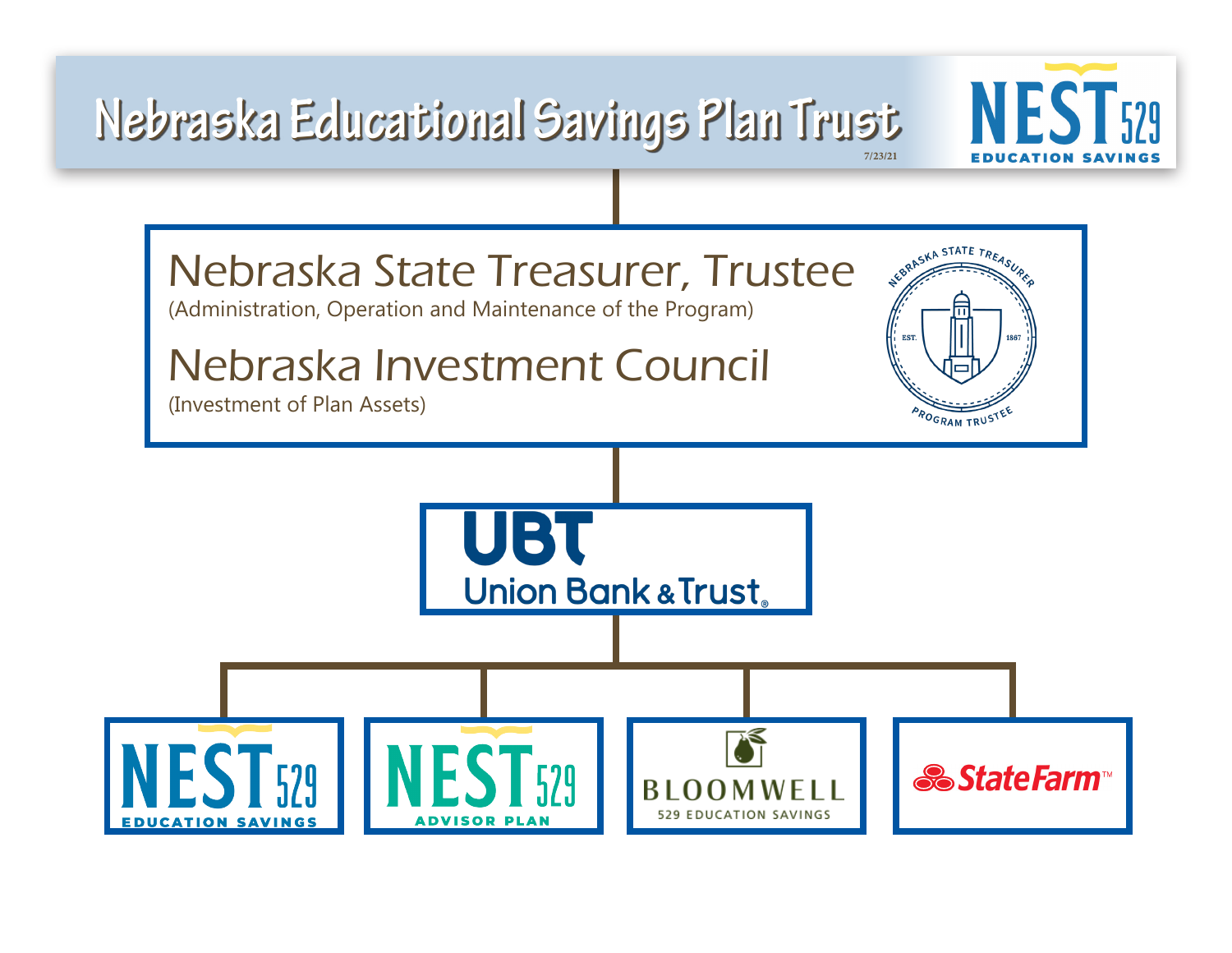## **7/23/21 Nebraska Educational Savings Plan Trust Nebraska Educational Savings Plan Trust**



|                                                                                      | NEST <sub>529</sub><br><b>EDUCATION SAVINGS</b>                 | <b>NEST529</b><br>ADVISOR PLAN | <b>BLOOMWELL</b><br>529 EDUCATION SAVINGS                 | <b>&amp; StateFarm</b>                                                                                                     |  |
|--------------------------------------------------------------------------------------|-----------------------------------------------------------------|--------------------------------|-----------------------------------------------------------|----------------------------------------------------------------------------------------------------------------------------|--|
| Plan Name                                                                            | <b>NEST Direct Plan</b>                                         | <b>NEST Advisor Plan</b>       | <b>Bloomwell 529</b><br><b>Education Savings</b><br>Plan  | State Farm 529<br><b>Savings Plan</b>                                                                                      |  |
| Program Launch Date                                                                  | January 2001                                                    | April 2001                     | January 2002 / Rebranded July 2021                        | May 2003                                                                                                                   |  |
| <b>Contract Term</b>                                                                 | 10 years                                                        | 10 years                       | 10 years                                                  | 10 years                                                                                                                   |  |
| <b>Contract Notification</b><br><b>Contract Expires</b>                              | June 2030<br>December 2030                                      | June 2030<br>December 2030     | <b>June 2030</b><br>December 2030                         | September 2022<br>December 2030                                                                                            |  |
| Minimum Contribution                                                                 | $-0-$                                                           | $-0-$                          | $-0-$                                                     | \$250 minimum initial contribution<br>Waived with AIP of minimum \$50/portfolio<br>Subsequent purchases are \$50/portfolio |  |
| <b>Maximum Contribution</b>                                                          | \$500,000                                                       |                                |                                                           |                                                                                                                            |  |
| Age Limitations                                                                      | None                                                            |                                |                                                           |                                                                                                                            |  |
| NE State Income Tax Deduction                                                        | \$10,000 per tax return (\$5,000 if married, filing separately) |                                |                                                           |                                                                                                                            |  |
| <b>Annual Account Fee</b>                                                            | $-0-$                                                           | $-0-$                          | $-0-$                                                     | $$15.00*$                                                                                                                  |  |
| Program Management Fee                                                               | 0.08%                                                           | 0.15%                          | 0.12%                                                     | 0.15%                                                                                                                      |  |
| <b>State Administration Fee</b>                                                      | 0.02%                                                           | 0.02%                          | 0.02%                                                     | 0.02%                                                                                                                      |  |
| <b>Total Underlying Investment</b><br>Expense & Fees<br>Age-Based Investment Options | Range<br>Index: 0.14%-0.21%<br>Multi-Firm: 0.20%-0.28%          | Range<br>0.21%-0.41%           | Range<br>Core: 0.18%-0.32%<br>Socially Aware: 0.18%-0.32% | Range<br>0.47%-0.50%                                                                                                       |  |
| <b>Static Investment Options</b>                                                     | 0.10%-0.28%                                                     | 0.17%-0.40%                    | Core: 0.19%-0.32% Socially<br>Aware: 0.19%-0.32%          | 0.17%-0.50%                                                                                                                |  |
| Individual Investment Options                                                        | 0.12%-0.66%                                                     | 0.19%-0.77%                    | 0.16%-0.70%                                               | n/a                                                                                                                        |  |

\*Account fee waived for any account that exceeds \$20,000 on the last day of the period that the fee is assessed.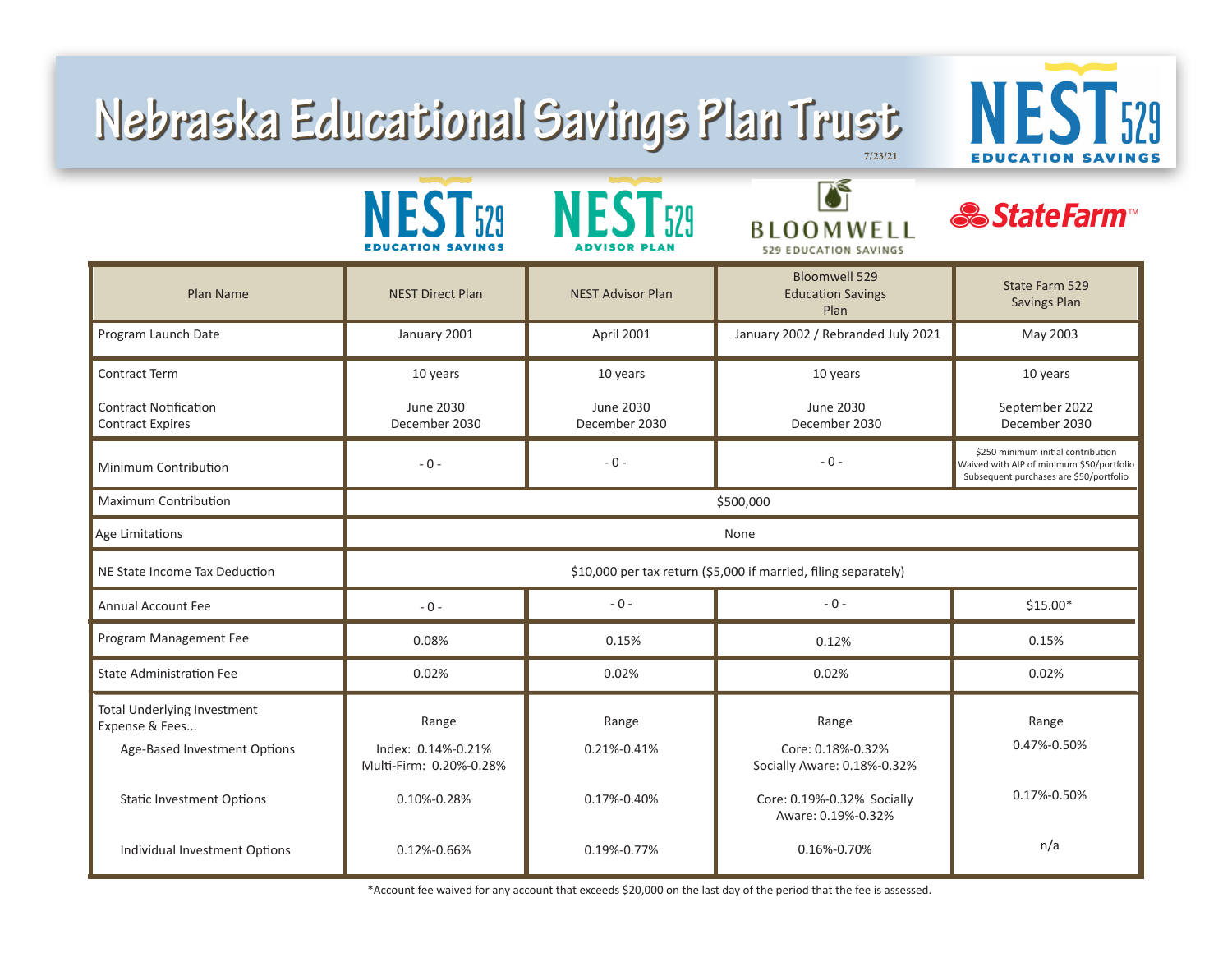## **7/23/21 Nebraska Educational Savings Plan Trust Nebraska Educational Savings Plan Trust**



|                                                                                                                                 | <b>EDUCATION SAVINGS</b>                | NEST529 NEST529<br><b>ADVISOR PLAN</b>                              | <b>BLOOMWELL</b><br>529 EDUCATION SAVINGS                | <b><i>&amp;StateFarm</i></b>              |
|---------------------------------------------------------------------------------------------------------------------------------|-----------------------------------------|---------------------------------------------------------------------|----------------------------------------------------------|-------------------------------------------|
| Plan Name                                                                                                                       | <b>NEST Direct Plan</b>                 | <b>NEST Advisor Plan</b>                                            | <b>Bloomwell 529</b><br><b>Education Savings</b><br>Plan | State Farm 529<br><b>Savings Plan</b>     |
| Direct Sold                                                                                                                     | Yes                                     | No                                                                  | Yes                                                      | No                                        |
| <b>Advisor Sold</b>                                                                                                             | No                                      | Yes                                                                 | <b>No</b>                                                | Yes                                       |
| Sales Charge/Ongoing Fee<br><b>Direct Shares</b><br>Fee Structure A<br>Fee Structure C<br>Fee Structure C-1<br>Fee Structure F  | None<br>n/a<br>n/a<br>n/a<br>n/a        | n/a<br>3.50% / 0.25%<br>0.00% / 0.50%<br>0.00%/1.00%<br>0.00%/0.00% | n/a<br>n/a<br>n/a<br>n/a<br>n/a                          | n/a<br>3.50% / 0.25%<br>n/a<br>n/a<br>n/a |
| Payments to Broker Dealer<br><b>Direct Shares</b><br>Fee Structure A<br>Fee Structure C<br>Fee Structure C-1<br>Fee Structure F | $\mathbf 0$<br>n/a<br>n/a<br>n/a<br>n/a | n/a<br>3.00% / 0.25%<br>0.50% / 0.50%<br>1.00%/1.00%<br>0.00%/0.00% | n/a<br>n/a<br>n/a<br>n/a<br>n/a                          | n/a<br>3.00% / 0.25%<br>n/a<br>n/a<br>n/a |
| # of Investment Options                                                                                                         | 26                                      | 27                                                                  | 29                                                       | 8                                         |
| # of Age-Based Options                                                                                                          | 6<br>(Index, Multi-Firm)                | 3<br>(Aggressive, Moderate,<br>Index Conservative)                  | $\overline{2}$<br>(Core, Socially Aware)                 | $\mathbf{1}$                              |
| # of Static Options                                                                                                             | 5                                       | 5                                                                   | 10                                                       | $\overline{7}$                            |
| # of Individual Options                                                                                                         | 15                                      | 19                                                                  | 17                                                       | n/a                                       |